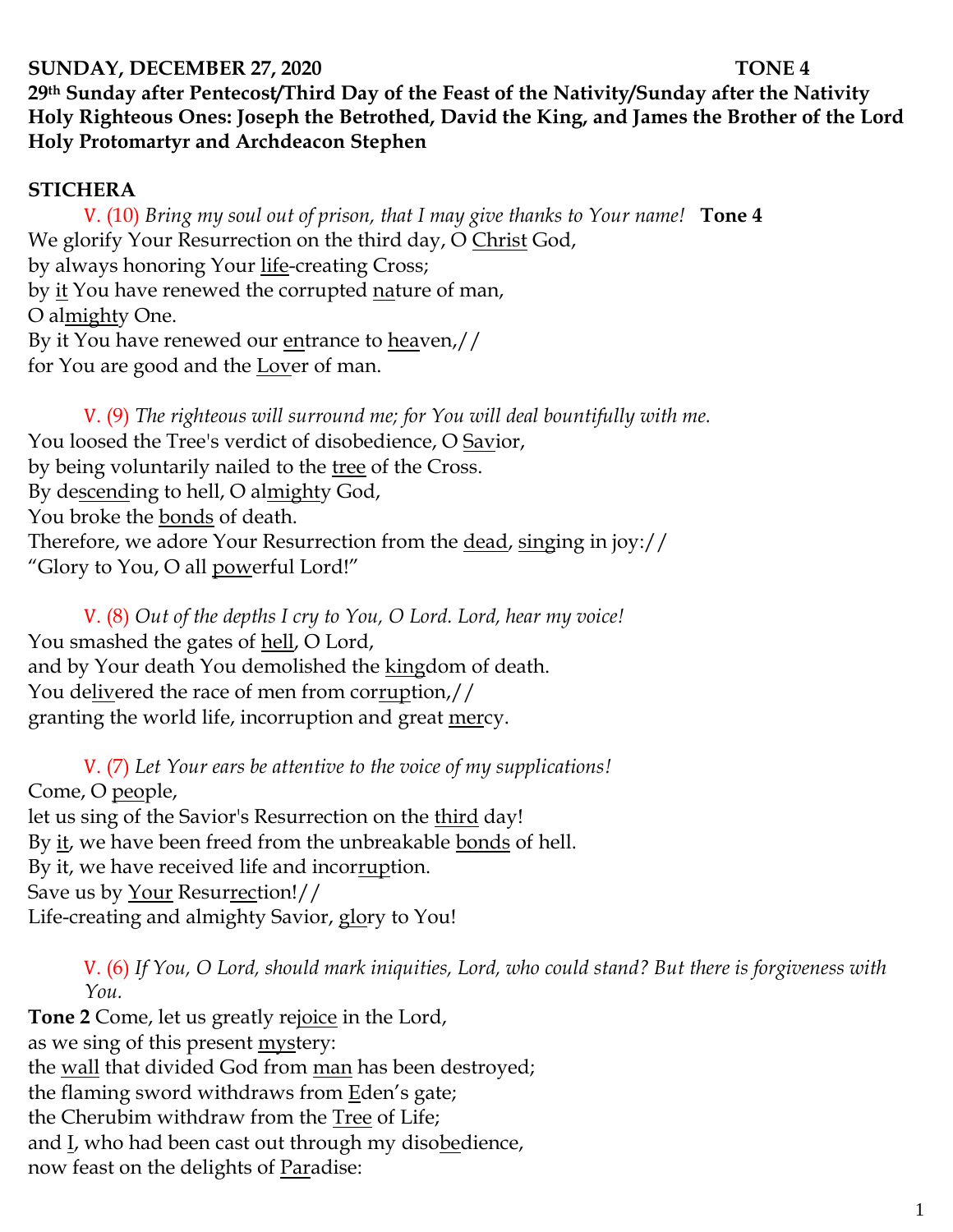for today the Father's perfect Image, marked with the stamp of His eternity, has taken the form of a servant. Without undergoing change He is born from an unwedded mother; He was true God, and He remains the same, but through His love for mankind, He has become what He never was: true man. Come, O faithful, let us cry to Him:// "O God, born of the Virgin, have mercy on us!"

V. (5) *For Your Name's sake I wait for You, O Lord. My soul has waited for Your word; my soul has hoped on the Lord.*  When the Lord Jesus was born of the Holy Virgin, the whole universe was filled with light. The shepherds watched in the fields. The Wise Men worshipped, and the Angels sang. But Herod was troubled,

for God had appeared in the flesh.//

He is the Savior of our souls.

V. (4) *From the morning watch until night, from the morning watch, let Israel hope on the Lord!*  Your Kingdom endures forever, O Christ our God. Your rule is from age to age. Made flesh by the Holy Spirit, made man of the ever-virgin Mary, You have filled all creation with joy. The <u>light</u> of Your coming has shone on us; every living creature praises You, the Image of the Father's glory. Light of Light, the radiance of the Father, the same yesterday, today, and forever, You have shone forth from the Virgin.// O God, have mercy on us!

V. (3) *For with the Lord there is mercy and with Him is plenteous redemption, and He will deliver Israel from all his iniquities.* **Tone 4** Your soul was illumined with the grace of the Holy Spirit; Your face shone as an angel, O Stephen. Your body was made radiant by the brightness within you:

Contemplation of God's light was your only joy:

Therefore the heavens were wondrously opened to you,// Leader and glory of the <u>martyrs</u>.

V. (2) *Praise the Lord, all nations! Praise Him, all peoples!*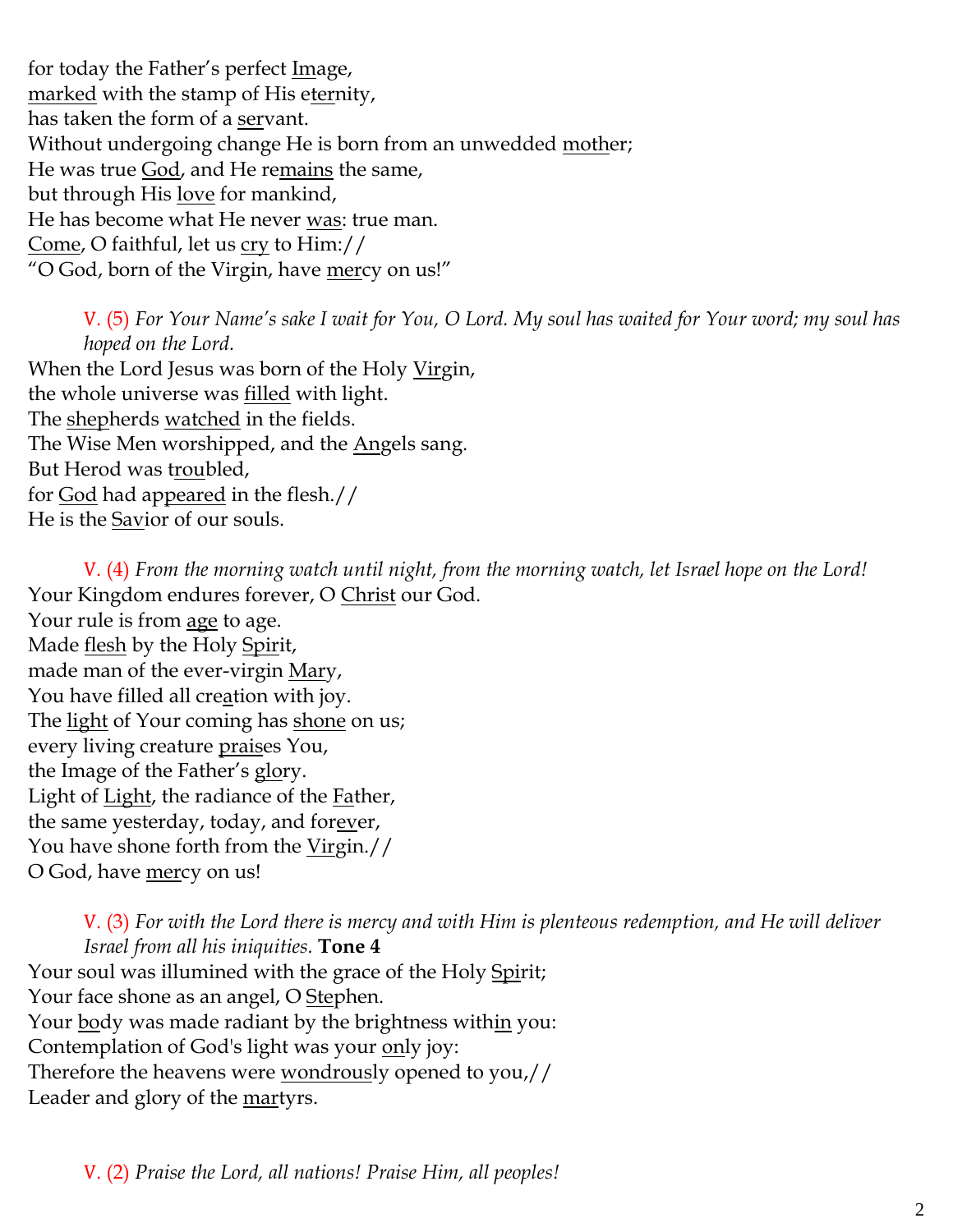The torrent of stones became a <u>lad</u>der for you: On its steps you ascended to the gates of heaven. You beheld the Lord standing at the right hand of the Father; He offered you a crown with His own life-giving hand; Truly you have fulfilled the meaning of your name! Now you stand before him, glorious conqueror;// The first warrior offered in battle.

V. (1) *For His mercy is confirmed on us, and the truth of the Lord endures forever.* Renowned with signs, wonders, and heavenly preaching, You destroyed the malice of the wicked council. As they stoned you to death, you begged God to forgive them, Using the words of the Savior as He hung upon the Cross,// Commending your pure spirit into His hands, O blessed Stephen.

*Glory to the Father, and to the Son, and to the Holy Spirit;* **Tone 6** *(for the Righteous Ones)* Let us celebrate the memory of the God-fearing David and James: one was the **Prophet King**, and the other – an Apostle and the first bishop. Since we have been saved from error by their teachings,// let us glorify Christ, Who shone forth from the Virgin and took on flesh// in order to save our souls!

*now and ever, and unto ages of ages. Amen.* **Tone 4** *(Theotokion – Dogmatikon)* The Prophet David was a father of the Lord through you, O Virgin. He foretold in songs the One Who worked wonders in you: "At Your right hand stood the Queen," Your Mother, the mediatrix of life, since God was freely born of her without a father. He wanted to renew His fallen image, made corrupt in passion, so He took the lost sheep upon His shoulder and brought it to His Father, joining it to the <u>heavenly powers.</u>// Christ who has great and rich mercy has saved the world, O Theotokos.

# **APOSTICHA**

**Tone 4** By ascending the Cross, O Lord, You have annulled our ancestral curse. By descending to hell, You have freed the eternal prisoners, granting incorruption to the human race.// Therefore in songs we glorify Your life-creating and saving Resurrection.

V. *The Lord is King; He is robed in majesty!*  By hanging upon the tree, O only powerful Lord, You shook all of creation. By being <u>laid</u> in the tomb You have raised those who <u>dwelt</u> in the tombs, granting life and incorruption to the human race.// Therefore in songs we glorify Your rising on the <u>third</u> day.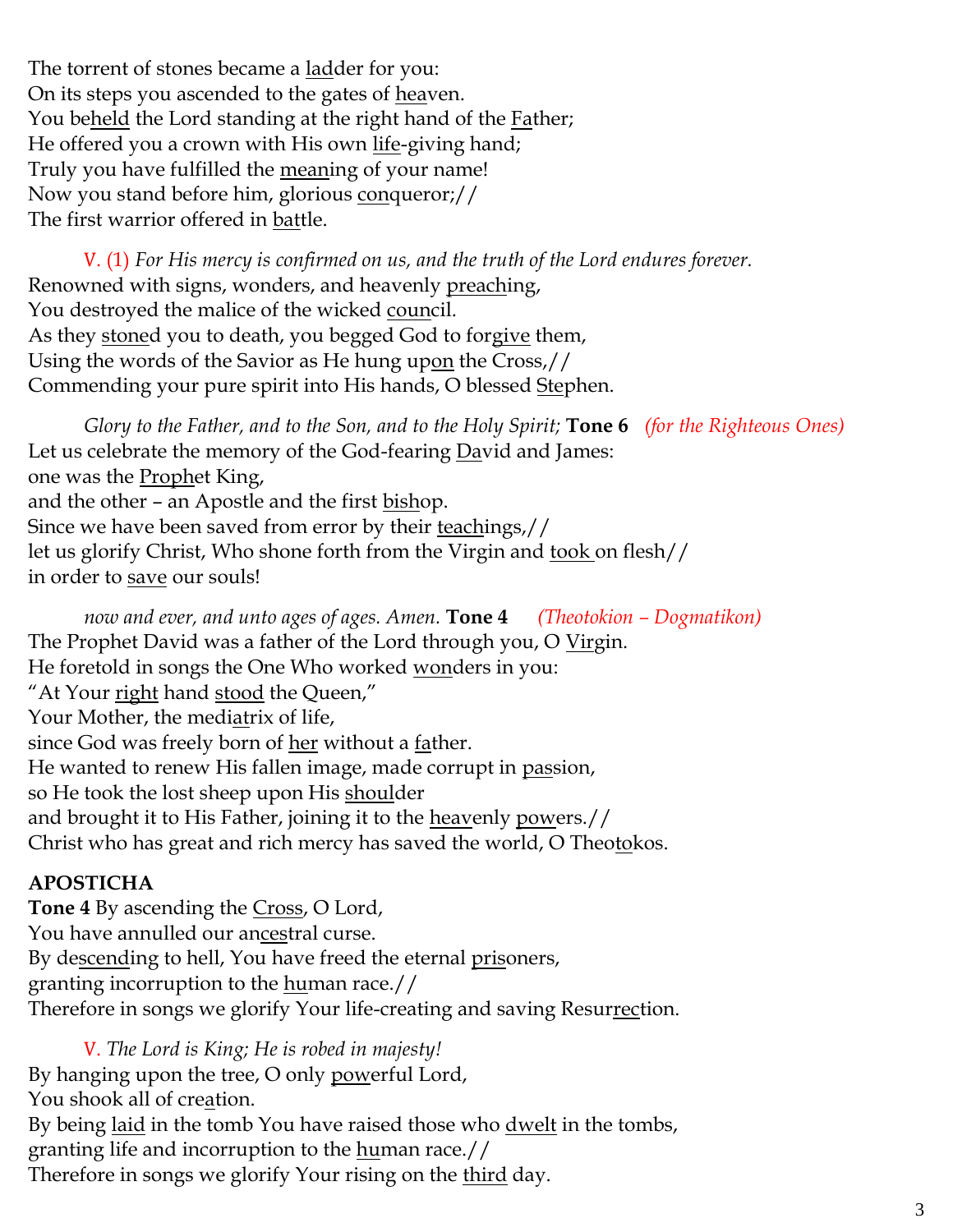V. *For He has established the world, so that it shall never be moved.* The lawless people, O Christ, handed You over to Pilate, condemned to be crucified, thus proving themselves ungrateful before their Benefactor. But voluntarily You endured burial, rising by Your own power on the third day as God,// granting us life everlasting and great mercy.

V. *Holiness befits Your house, O Lord, forevermore!*  With tears the women reached Your tomb, searching for You, but not <u>finding</u> You. They <u>wept</u> with wailing and la<u>ment</u>ed: "Woe to us! Our Savior, King of all, how were You stolen? What place can hold Your life-bearing body?" An Angel replied to them: "Do not weep but go and proclaim that the Lord is  $risen$ // granting us joy as the only compassionate One!"

*Glory to the Father, and to the Son, and to the Holy Spirit;* **Tone 6** Blessed Stephen, the adornment of Christ's warriors, First of deacons and first of <u>martyrs</u>, Joy of the faithful and glory of the righteous, As you stand before Christ, the <u>Lord</u> of all, Pray for us who celebrate your honorable memory That we may receive remission  $of$  our sins// And be accounted worthy of the kingdom of heaven.

*now and ever, and unto ages of ages. Amen.* **Tone 6** *(for the Feast)*  Today the Invisible Nature is joined to mortal men, coming forth from the Virgin. Today the Infinite Essence is wrapped in swaddling clothes at **Bethlehem**. Today God leads the Magi by a star to worship Him, and with gold and frankincense and myrrh they foretell His three-day burial.// Therefore we sing: "O Christ our God, made flesh of the Virgin, <u>save</u> our souls!"

## **TROPARIA**

**Tone 4** When the women disciples of the Lord learned from the angel the joyous message of Your Resurrection, they cast away the ancestral curse and elatedly told the apostles: "Death is overthrown! Christ God is risen,// granting the world great mercy!"